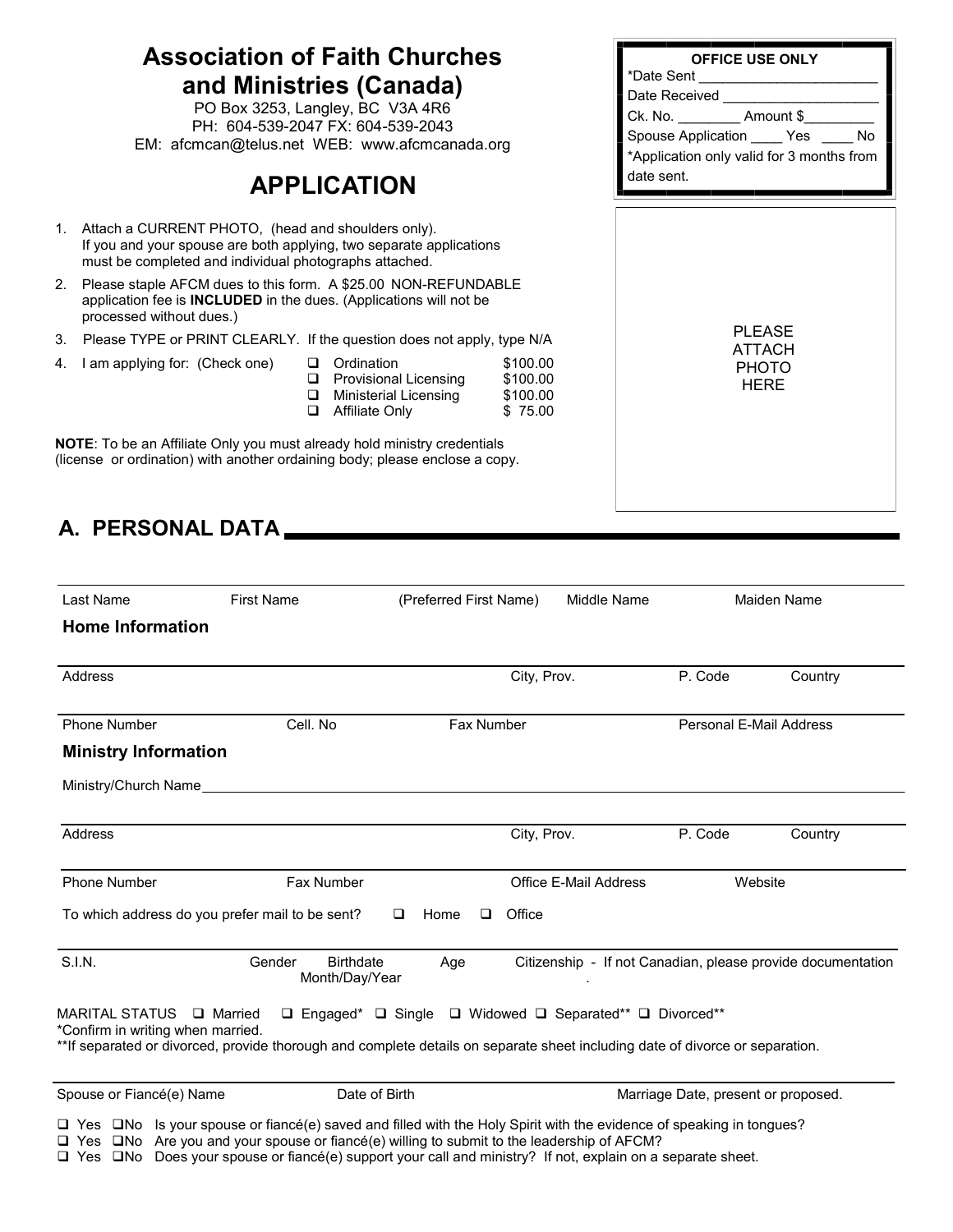## **B. CHURCH ATTENDANCE AND REFERENCES**  \_\_\_\_\_\_\_\_\_\_\_\_\_\_\_\_\_\_\_\_\_\_\_\_\_\_\_\_\_\_\_\_\_\_\_\_\_\_\_\_\_\_\_\_\_\_\_\_\_\_\_\_\_\_\_\_\_\_\_\_\_\_\_\_\_\_\_\_\_\_\_\_\_\_\_\_\_\_\_\_\_\_\_\_\_\_\_\_\_\_\_\_\_\_\_

List the name of the church you currently pastor or attend.

| Name of Church                                                                                                               | Senior Pastor                                                                                                                                                  |                                                                                 | Telephone |                                          |  |
|------------------------------------------------------------------------------------------------------------------------------|----------------------------------------------------------------------------------------------------------------------------------------------------------------|---------------------------------------------------------------------------------|-----------|------------------------------------------|--|
| <b>Mailing Address</b>                                                                                                       | City                                                                                                                                                           |                                                                                 | Prov.     | P. Code                                  |  |
| How long have you pastored or attended this church?                                                                          |                                                                                                                                                                |                                                                                 |           |                                          |  |
| phone number, how long you attended, and the reason for leaving.                                                             | If less than one year, state the reason, and list the name of the last church you attended, including the pastor's name, address and                           |                                                                                 |           |                                          |  |
|                                                                                                                              | If you are NOT currently involved in your local church, please BRIEFLY explain on a separate sheet.                                                            |                                                                                 |           |                                          |  |
| Have you ever been involved in a church split?                                                                               |                                                                                                                                                                | $\Box$ Yes $\Box$ No If yes, when did it take place, and how were you involved? |           |                                          |  |
| <b>C. CHARACTER REFERENCE</b>                                                                                                |                                                                                                                                                                |                                                                                 |           |                                          |  |
| recommendation forms included in this application.)                                                                          | (Someone other than a relative who has known you well for three years or more. This reference must be in addition to the                                       |                                                                                 |           |                                          |  |
| Name                                                                                                                         | Address                                                                                                                                                        |                                                                                 |           |                                          |  |
| City                                                                                                                         | Prov.                                                                                                                                                          | P. Code                                                                         |           | Telephone                                |  |
| <b>D. YOUR MINISTRY</b>                                                                                                      |                                                                                                                                                                |                                                                                 |           |                                          |  |
|                                                                                                                              | Do you have a definite call of God on your life to enter the full-time ministry?<br>If yes, BRIEFLY explain when, how, and why you know you are called of God. | $\Box$ Yes<br>⊔ No                                                              |           |                                          |  |
|                                                                                                                              |                                                                                                                                                                |                                                                                 |           |                                          |  |
| Are you now in full-time ministry? $\Box$ Yes                                                                                | $\square$ No                                                                                                                                                   | If no, please BRIEFLY explain on a separate sheet.                              |           |                                          |  |
| In what field of ministry are you currently involved?<br>□ Asst. Pastor<br>□ Pastor<br>$\Box$ Helps<br>$\Box$ Itinerant*     | $\Box$ Missionary (residing on foreign soil)<br>$\Box$ Missionary (residing in your home country)                                                              | $\Box$ Youth<br>□ Children's Pastor                                             |           | $\Box$ Music Ministry<br>$\Box$ Chaplain |  |
|                                                                                                                              | * If you are an ITINERANT, in which area do you specialize? □ Evangelism □ Music □ Children □ Youth                                                            |                                                                                 |           |                                          |  |
|                                                                                                                              | * If you are in the ministry of HELPS, do you teach/preach on a regular basis?                                                                                 | $\Box$ Yes                                                                      | No        |                                          |  |
|                                                                                                                              | If you are a pastor, what is the average attendance of your primary service?                                                                                   |                                                                                 |           |                                          |  |
| Are you or have you ever been Licensed or Ordained? If so, state the Denomination/Organization and date credentialed. Please |                                                                                                                                                                |                                                                                 |           |                                          |  |

If you are leaving or have left this Denomination/Organization, please explain why. \_\_\_\_\_\_\_\_\_\_\_\_\_\_\_\_\_\_\_\_\_\_\_\_\_\_\_\_\_\_\_\_\_\_\_\_\_\_

Do you agree with the AFCM Statement of Faith?  $\Box$  Yes  $\Box$  No If you disagree with any point, please explain on a separate sheet.

\_\_\_\_\_\_\_\_\_\_\_\_\_\_\_\_\_\_\_\_\_\_\_\_\_\_\_\_\_\_\_\_\_\_\_\_\_\_\_\_\_\_\_\_\_\_\_\_\_\_\_\_\_\_\_\_\_\_\_\_\_\_\_\_\_\_\_\_\_\_\_\_\_\_\_\_\_\_\_\_\_\_\_\_\_\_\_\_\_\_\_\_\_\_\_\_\_\_\_\_\_\_\_\_\_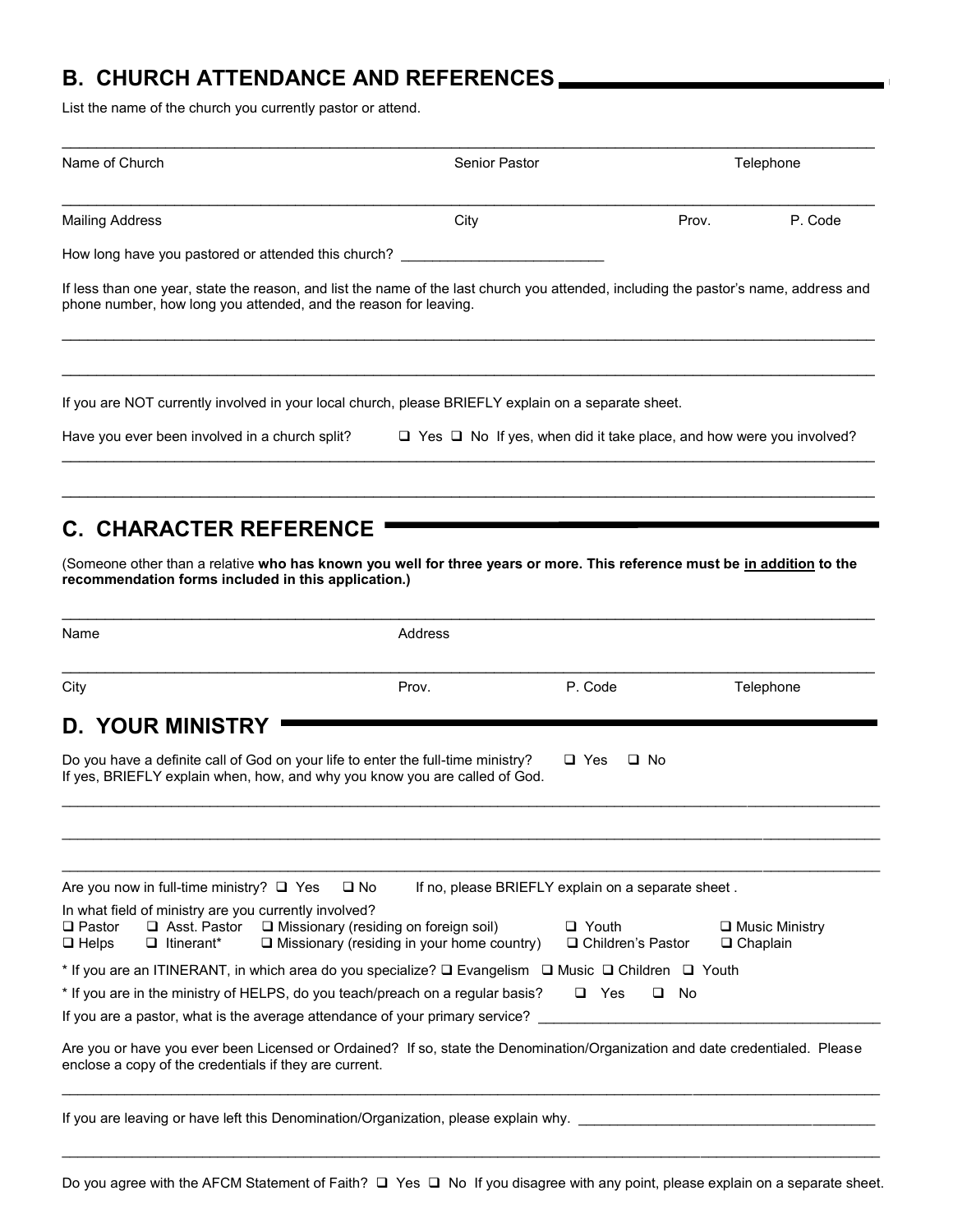Why do you want to join AFCM and how can AFCM help you in your ministry? Explain.

| Have you previously submitted an application to AFCM?                                                                                                                                                                                          |
|------------------------------------------------------------------------------------------------------------------------------------------------------------------------------------------------------------------------------------------------|
| <b>E. YOUR SPIRITUAL LIFE</b>                                                                                                                                                                                                                  |
|                                                                                                                                                                                                                                                |
|                                                                                                                                                                                                                                                |
|                                                                                                                                                                                                                                                |
| Date you were filled with the Holy Spirit with evidence of speaking in tongues.                                                                                                                                                                |
|                                                                                                                                                                                                                                                |
|                                                                                                                                                                                                                                                |
|                                                                                                                                                                                                                                                |
| Have you used any form of tobacco products in the past 10 years? If so, list date you last use them?<br>⊔ Yes □ No                                                                                                                             |
| Have you used alcohol in any form in the past 10 years? If so, list date you last use it? ___________________<br>$\Box$ Yes $\Box$ No                                                                                                          |
| Have you used illegal drugs in the past 10 years? If so, list date you last use them?<br>Have you used illegal drugs in the past 10 years? If so, list date you last use them?<br>⊔ Yes □ No                                                   |
| If you have answered yes to any of the above questions and use has occurred within the past year, please give an explanation<br>including dates and details on a separate sheet.                                                               |
| We feel that in order for a person to assume a leadership role in Christian ministry, the highest standards of personal conduct are<br>expected. This includes abstinence from the use of tobacco, alcohol (including wine), or illegal drugs. |
| Understanding our position on the matter, please indicate below your decision concerning our policy.                                                                                                                                           |
| $\Box$ I will abide by this policy.<br>$\Box$ I cannot abide by this policy.                                                                                                                                                                   |
| I understand that if AFCM is notified that I have violated the above-stated policy, it will be grounds for immediate dismissal.                                                                                                                |
|                                                                                                                                                                                                                                                |
| $\Box$ Yes $\Box$ No Have you ever been convicted of a felony?                                                                                                                                                                                 |
| $\Box$ Yes<br>□ No Have you ever been accused, questioned, or investigated for child abuse, neglect or molestation?                                                                                                                            |
| □ No Have you ever been accused, questioned, or investigated for spousal abuse?<br>□ Yes                                                                                                                                                       |
| $\Box$ No Have you ever been involved in homosexual activities?<br>$\Box$ Yes                                                                                                                                                                  |
| $\Box$ No Have you ever been involved in an extramarital relationship/affair?<br>$\Box$ Yes                                                                                                                                                    |
| If you have answered yes to any of the above questions, please explain on a separate sheet.                                                                                                                                                    |
|                                                                                                                                                                                                                                                |

\_\_\_\_\_\_\_\_\_\_\_\_\_\_\_\_\_\_\_\_\_\_\_\_\_\_\_\_\_\_\_\_\_\_\_\_\_\_\_\_\_\_\_\_\_\_\_\_\_\_\_\_\_\_\_\_\_\_\_\_\_\_\_\_\_\_\_\_\_\_\_\_\_\_\_\_\_\_\_\_\_\_\_\_\_\_\_\_\_\_\_\_\_\_

It is a requirement of AFCM for all churches, ministries, registrants and organizations to conduct thorough Federal background searches on all employees and/or volunteers who work in the children and youth departments. The investigations should cover anyone having access to children whether it is at a camp, field trip, Sunday school, nursery, etc. Failure to conduct background searches will be cause for cancellation of ordination and/or license credentials.

## **F. YOUR VISION**

In an effort to understand your vision concerning your ministry, please attach a one-page essay. Please print or type.